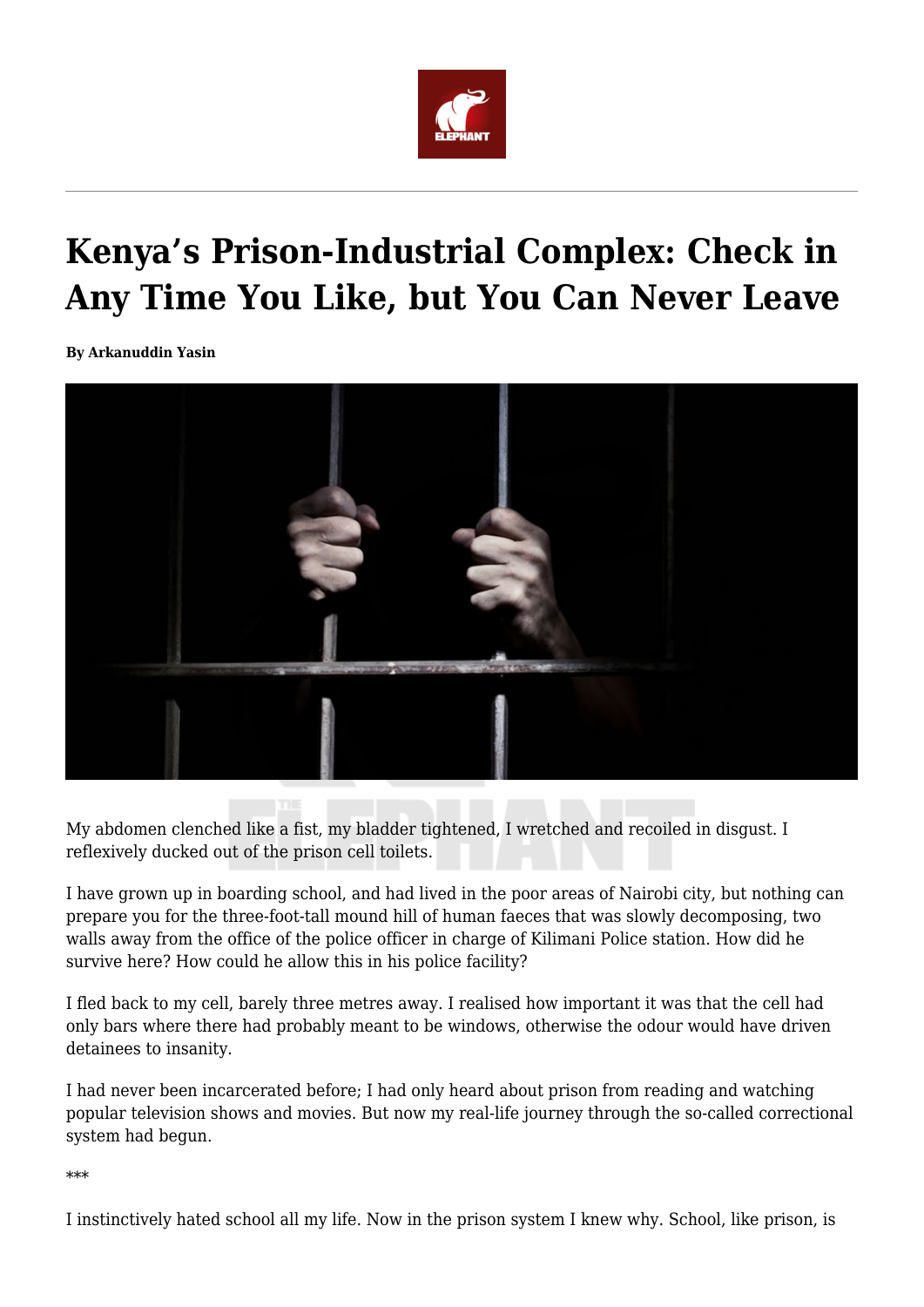an instrument designed to break your will, to condition you to surrender. Not just your rights – to food, to dignity, to being treated like a human – but your free will itself, your right to choose.

In school, we were always asked, "Any questions?" But we knew the questions you could ask and the questions you couldn't ask, even when you were deviously encouraged and prodded with, "Ask any question." After many years of schooling, we intuitively self-censored. You knew that no teacher could actually entertain *any* question. When they asked if you had understood, you were supposed to say yes. The school rules, the syllabus, and the textbooks were your truth; they were all that was relevant. The truth was irrelevant.

Prison is kind of like school. I was in jail because I had distributed a leaflet containing thoughts and ideas that were outside "the approved syllabus" to the public. I had asked why young Muslim men were disappearing at the rate of four-a-week in Eastleigh, a predominantly Muslim area, and their tortured bodies turning up the Tsavo National Park. Others lost forever. I had asked why the leaders who purported to speak for Muslims were silent on the spate of state-sponsored killings but loud on pledges of allegiance and calls to voting during elections. I had read speeches endeavouring to wake my fellow citizens, my "school mates" in this school of life, up to the fraud being perpetrated upon us.

I had asked "Why?"

"Why?" to the tyrant is "terrorism". The tyrant feels terrorised. "Why" isn't just defiance, "why" is to challenge the basis of his order, the very foundation of his rule.

It is the one question you can never ask, either in school, or outside.

My odyssey was just beginning.

\*\*\*

I was shuttled between police station's cells, as my lawyer endeavoured to have me incarcerated in the Anti-Terror Police Unit's (ATPU) holding facility, explaining to the magistrate that the devilish intention of the arresting officers to hold me while innocent in police cells was to inflict mental torture, as they knew what a few weeks in their stinking decrepit infrastructure would do to a human being. The magistrate granted our appeal, but how could she follow-up and monitor implementation? Once you are out of the magistrate's court, the police do as they will.

Back to Kilimani Police Station. The cell I was in had a number of steel rings jutting out from the floor, two thirds of the circumference emerging from the floor, while the other third remained embedded in the cement floor. None of us in the cell could tell what purpose they served. They served no aesthetic or functional purpose we could think of.

Two days later, an apparent veteran of the prison system made his regular visit. He explained to us the rings were from the colonial times. Rebellious natives wouldn't just be locked in, they would be chained to the floors of the cells they were held in. It was horrifying to imagine. But what struck me the most is that the colonial penal infrastructure is still intact. There wasn't even a cosmetic makeover. The buildings are the exact same ones, the cells, even the cells doors are the very same ones the British imperialists built. At "independence" no one thought to rip up these degrading rings that held our grandfathers down like animals.

I was told Kilimani Police Station was the preferred holding facility where elites asked to be held when arrested. I was afraid to imagine what the rest were like.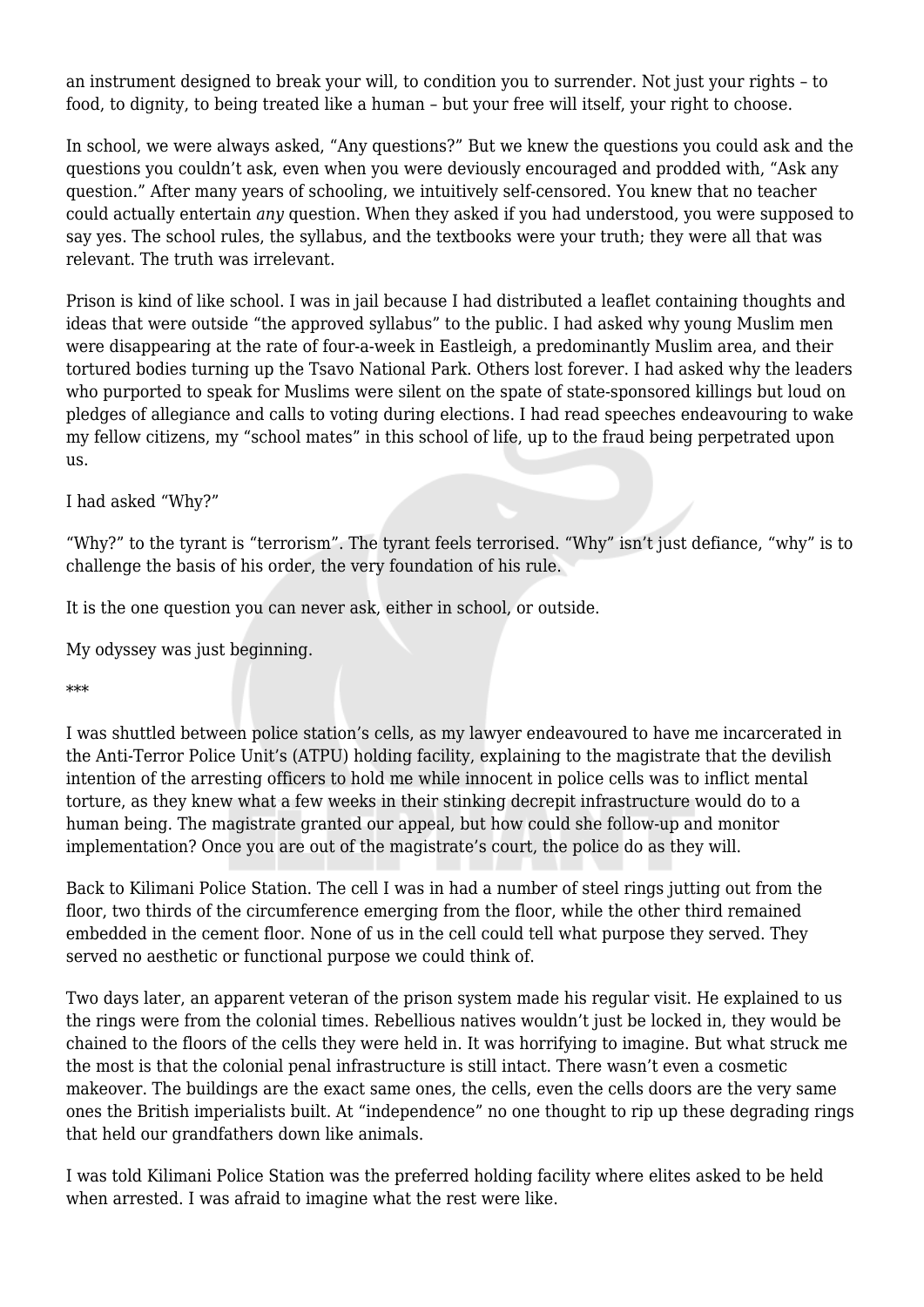I was transferred to Muthaiga Police Station over the weekend, after a week of interrogations about everything, except a possible crime or misdemeanour. Not once was I asked or told what crime I was being held for.

Three questions were repeated in different order and context: "Do you believe in jihad?", "Do you support Kenya Defence Force's war in Somalia?", and "Have you ever been to Somalia?"

It was odd, I thought, that they knew I had committed no criminal offence but they were content to persecute me. How did they live with this moral dilemma? How did the police go home everyday to their children and manage to find sleep knowing they had their fellow human beings locked up in inhuman conditions?

John Laurits writes in [this insightful article](https://extranewsfeed.com/all-cops-are-bad-how-modern-police-institutions-negate-moral-responsibility-700629756fa4) that police training and institutions are designed to completely destroy a human being's moral agency. Moral agency is the ability to choose between right and wrong. The militaristic chain of command takes away individual officers' sense of moral responsibility and abstracts it all into the realm of bureaucracy. "The result is that nobody can be held responsible and the officer becomes an inanimate tool in the spooky hand of an unseen and unaccountable bureaucracy — the police officer becomes no more than a vessel for policies, totally devoid of agency and free of its consequences." To know this from reading, and to experience it first hand, were completely different phenomena. Was this the dissonance Nabii Yusuf suffered as his brothers lowered him into a hole in the wilderness?

\*\*\*

I was brought to Muthaiga Police Station on Friday evening. It was dark, dire and strangely very sparsely populated. I sighed with relief, but my comfort was to be short lived. "Ngoja uone," (wait and see), my cellmate warned ominously.

At approximately ten o'clock that night there was a loud bang, commotion outside, and shouts of, "Ndani!! ndani!!" (Move in!! move in!!). Over a hundred people flooded in and were crammed into the three cells, each about nine square metres. A few were stoned but the rest seemed like anyone you'd pass by on the street on any day of the week. And as it turns out, they were.

It was dark but we could make each other out in the light reflected from the yard outside. When one of them established eye contact I asked, "What is going on? Where are you all from? What are you all doing here?"He explained to me he was netted in an "operation", while on his way home from work. "How?" I asked incredulously. This world was new to me; his polite tone made me confident enough to ask him.

He explained that every Friday, the police would randomly cordon off different areas of public roads in Mathare, a nearby slum area, and sweep everyone caught in between into waiting police trucks. If it was your unlucky day, c'est la vie.

"What!? No!" This sounded preposterous; in my mind I thought there must be some legitimate reasons for these so-called "operations". They could not just be mass shakedowns, it was unfathomably malevolent, it was simply unbelievable. But quietly, he told me this happened every Friday.

We fell into silence, with the occasional scuffles and fights as the drunks were disciplined by their sober comrades, who in this space had little patience for shenanigans. It was so cramped that we had to lock into each other's thighs in squatting positions to settle in for the night and try and get some sleep. But the cramps and the freezing cold wouldn't let any of us sleep. Why on earth would they do this? Who on earth would do this to his fellow human beings? I knew the police to be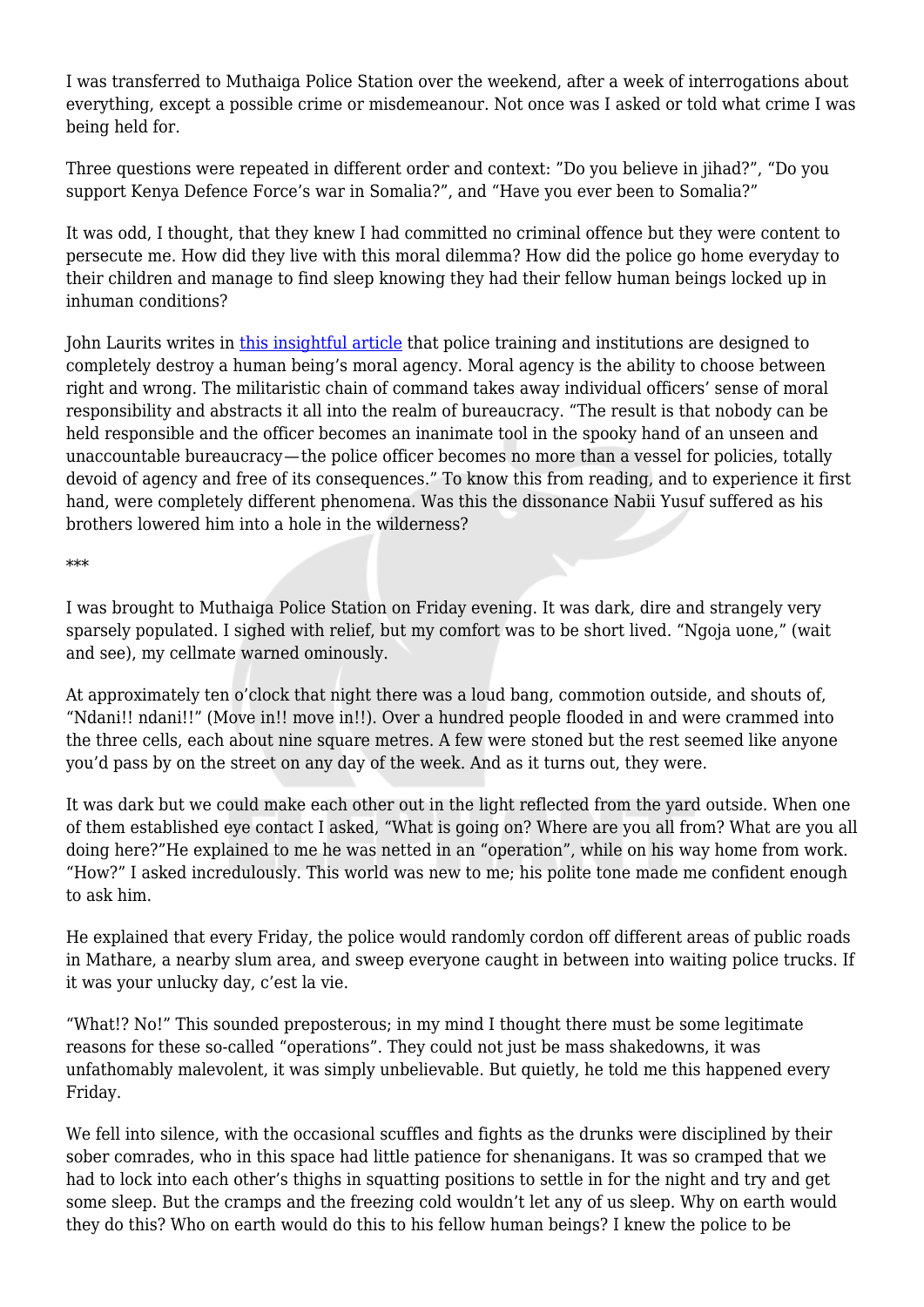inhumane but again, to know and to experience is a world apart.

At Muthaiga Police Station, the outhouse — where one could relieve oneself — was literally outside the cellblock. We had to beg, bribe, grovel, hurl insults and vitriol at the on-duty office to let the desperate visit it. The corridor often ended being the temporary crapper.

At about 2 a.m. there was a loud shouting and banging on the doors. We could hardly see, the lights in the yard had been switched off. The police stormed the cells with torches and ordered everyone who heard their name to cross the floor where they stood armed with rifles and batons. Apparently it was roll call. I felt thankful for the rude interruption, the movement would allow us to walk and relieve the cramps.

Little did I know the open door was a gateway into another trial. As names were called out the police would randomly beat up detainees as they crossed the open space between them, roll call was running a gauntlet, literally.

Nights are long when out in the cold, but in Kenya's jail cells nights last forever. You become certain that death from cold will find you long before the dawn does. But our will to live is stronger than we often think, and dawn does come, even in hell for a believer. When morning arrives, you are served two slices of bread and hot tea and a chance to visit the lavatory. Then you are locked up again, to begin the wait.

"Wait for what?" you might naturally ask. Not for your sins to be read, not for redemption, not even for damnation — this is the Kenya Police Force, sorry, Police Service, not God. You wait for extortion; you wait for your ransom to be read.

The caricature of an OCS (Officer in Charge of Station) waddled into the yard outside our cellblock at 9 p.m. We were swept out of the cells double time. Everyone could tell by the obsequiousness of the constables that he was the King here; his word was law.

He held out a two-foot-long book like a scroll. He read out the names of about seven of us and we were escorted back to the cells, where we watched the proceedings through the elevated barred windows of our cellblock.

The list of approximately one hundred plus detainees was read out without pause. At the end, in the guttural voice of a terribly unhealthy 100kg+ bully, he announced that every single individual whose name he had called out was charged with being drunk and disorderly and would have to pay Ksh2,000 for their freedom. He cued the police constables to herd them all back into the cellblock.

"Why on earth would they do this?" I had wondered the previous night. Then it hit me; this was why the cells had been empty when I'd arrived, they'd been cleared for the herd that was to be brought in for the night!

\*\*\*

The one thing you have plenty of in jail is time. We all got to know each other. I sat next to the polite young man I had talked to the night before and we got talking. Sometimes I intentionally asked probing questions, looking for contradictions that would reveal deceit, but I found none.

John worked as a temporary worker at the Coca Cola bottling plant in Nairobi Industrial area and was on his way home from work, the same route he used everyday. He told me he didn't take alcohol, and I believed him. He had a homely, mommy's boy kinda feel to him, he struck me as the kind of guy who left work to go straight home to his wife every day, a decent human being in every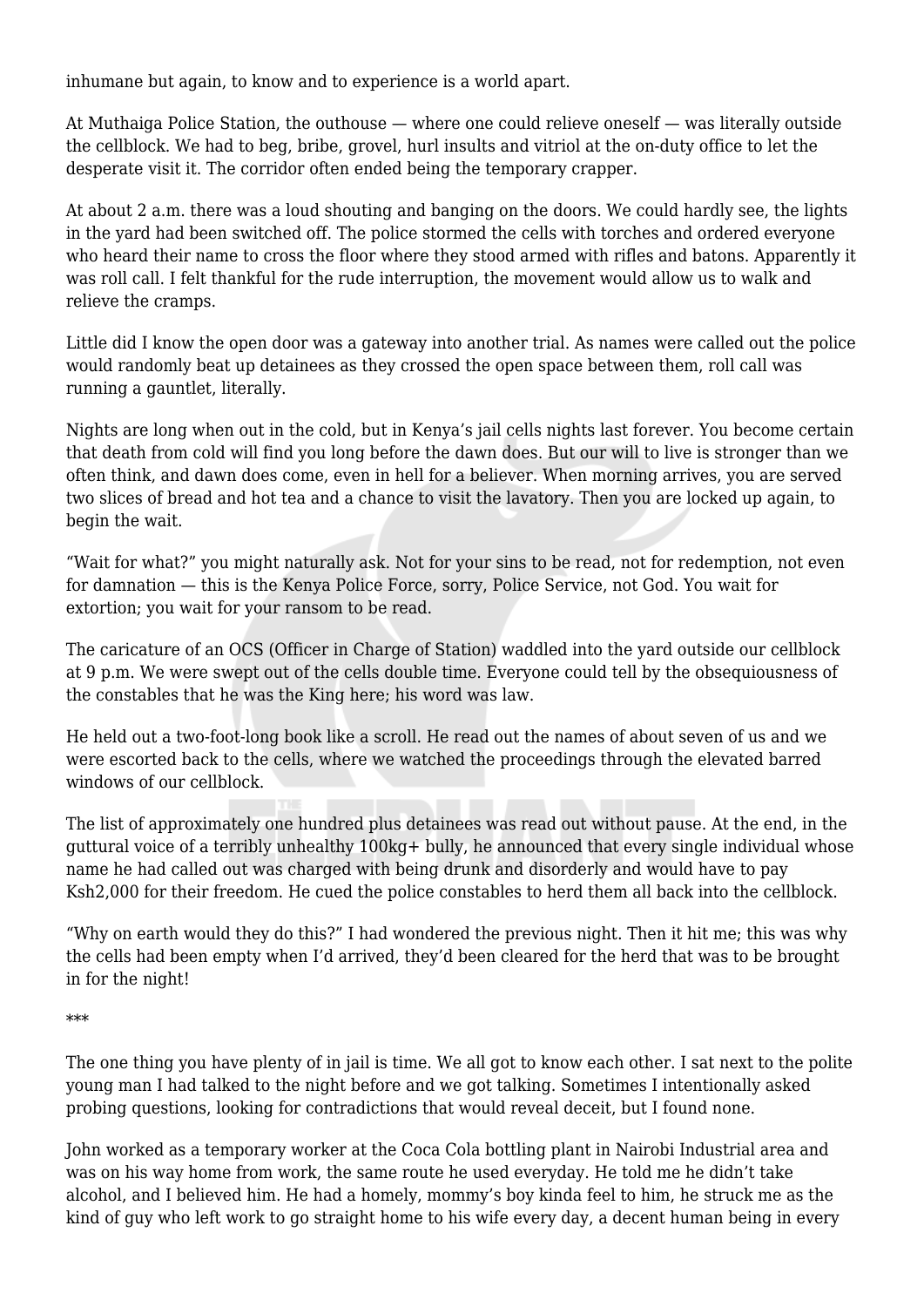sense of the word. He told me it was not the first time he had gotten caught in these "operations". His wife knew what to do; they had a process. He would call her from the Muthaiga Police Post jail cell — the police availed a cell phone for detainees to use to call their loved ones to come and bail them out. She would go to the drawer where he kept his ATM card, she'd withdraw some money and come and bail him out. Yes, they had kidnap insurance.

But as luck would have it, his wife's phone had been stolen a few days before and he had lost his ATM card. Therefore even if he could reach her, she had no way to access the emergency fund quickly enough to bail him out in time to go and save his temporary job at the Coca Cola plant. He was going to lose his money for no reason other than extortion, he was also going to lose his job as he was not going to report to work the next day — Saturday — and possibly also on Monday. This absence would be without reason, as far as his employer would know.

During the rest of the Saturday and Sunday, all manner of people were brought in for one, sorry reason, or another. From traffic violations, domestic quarrels, exam cheats, business disputes… the list of problems that brought people in was endless, but the answer that led out was only one: cash. The correctional system was a revolving door with free entry but paid exit.

When I thought about it, it dawned on me, that it everyone was quilty of some offence. If you were driving and in motion, a traffic violation. If stationary, a potential parking violation. If not driving, just walking was potentially loitering. If standing, you were possibly trespassing. If resisting arrest, well, drunk and disorderly. If in business, tax violation, tripwires criss-crossed everywhere around you. Every single action a human being could possibly perform in public was laced with a potential felony or misdemeanour, in a system of menacing laws and by-laws, one that ensured we were always guilty of one crime or another.

All the police needed to do was walk out into the street and arrest anyone or everyone they could. It helps them that everyone has been "educated" to cooperate with the legalised oppressors, it costs less. Therefore ten policemen will easily herd a hundred innocent people like sheep into jail. Once at the station, they can and do charge you with anything.

The police, the judiciary, the prisons…are all one business, a large extraction industry.

The industry's mine is the country, its minerals are the people. The entire territory is a large prison, with ever increasing tripwires and contracting walls configured as laws, by-laws and boundaries. The population works to earn money to pay taxes that will keep the walls from contracting on them or their family members, and to prevent the tripwires from triggering the leg-lock traps.

Kenya, the entire Westphalian nation-state-capitalist system with all its glitter and promise is just one large mine of slaves, run by over-glorified guards and taskmasters. The slaves work in different parts and different levels of the mine, in order to serve time in specific cells and cell blocks with different levels of comfort and space. It is a panopticon equipped with an intricate system of locks and permission levels, to control movement either horizontally or vertically within the cells and cell blocks.

For instance, the other six "terror suspects" I had been brought in with were Maasai herders from Tanzania. They had been picked up in Narok, a town in the southern part of Kenya, for failing to show ID. They didn't have passports. How Maasai herding goats in the Rift Valley, something they have done for centuries, had become a "terror offence" was beyond me and beyond them, given they didn't even know what "terror" or "terror suspect" meant, but here they were.